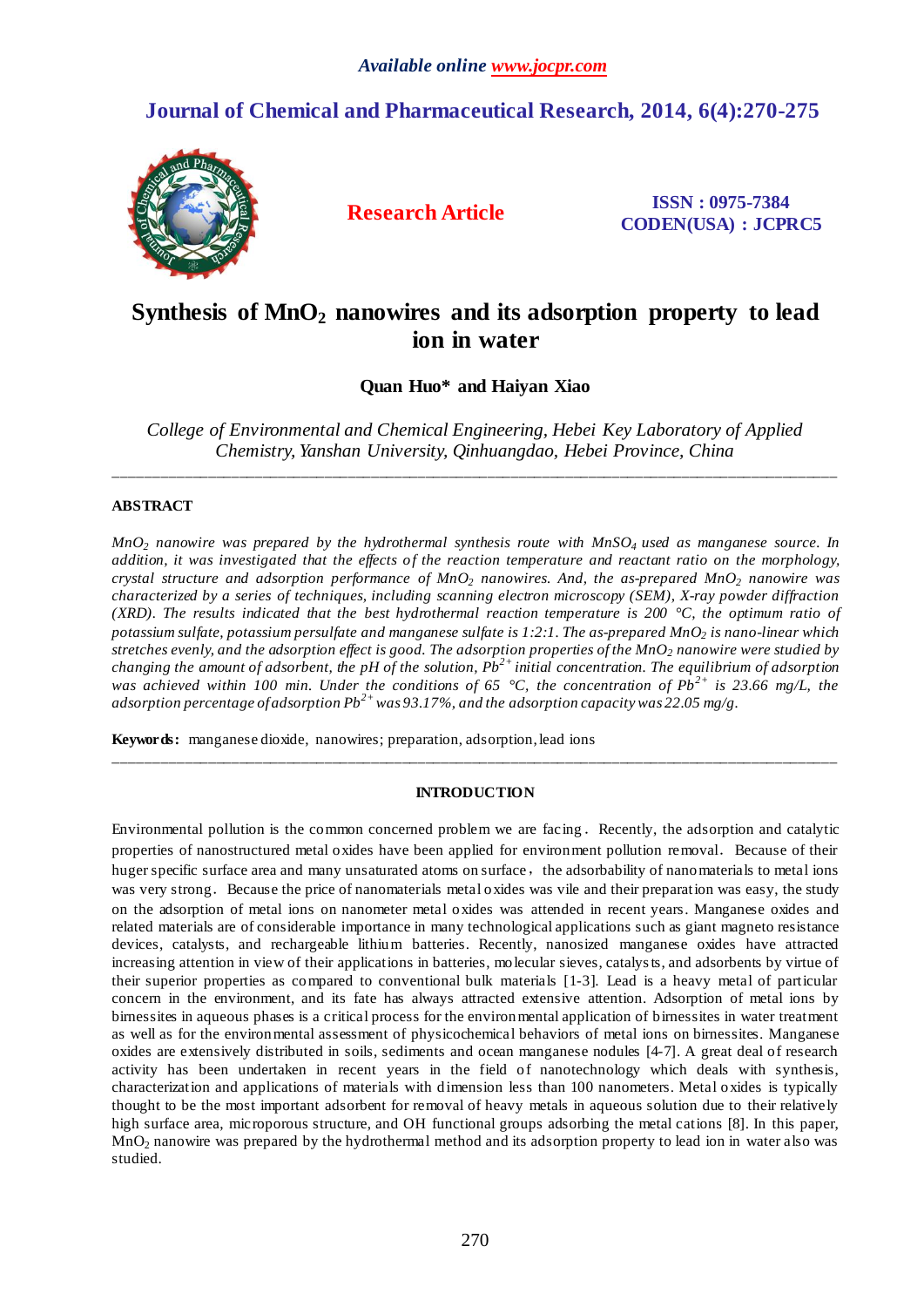## **EXPERIMENTAL SECTION**

*\_\_\_\_\_\_\_\_\_\_\_\_\_\_\_\_\_\_\_\_\_\_\_\_\_\_\_\_\_\_\_\_\_\_\_\_\_\_\_\_\_\_\_\_\_\_\_\_\_\_\_\_\_\_\_\_\_\_\_\_\_\_\_\_\_\_\_\_\_\_\_\_\_\_\_\_\_\_*

### **2.1 Materials**

All chemicals used in this experiment were purchased in analytical purity and used directly without any further purification.

## **2.2 Methods**

Preparation of MnO<sub>2</sub> nanowire: The starting materials were composed by potassium sulphate, potassium peroxydisulfate and manganese sulfate monohydrate (MnSO<sub>4</sub> H<sub>2</sub>O) in defined ratio in 30ml of deionized water. The mixture was transferred to a Teflon vessel held in a stainless steel vessel. The sealed vessel was placed in an oven and heated at 200  $\degree$ C for 24 h. The resulting solid was then resuspended in 500 ml of deionized water and stirred vigorously overnight to yield a homogeneous suspension. The suspension was filtered and washed many times until all soluble impurities were removed from the solid. The nanowire was produced by dispersing the precursor, casting the suspension on a Teflon substrate placed in an oven, and subsequently heating at 85  $\degree$ C for 24 h. Characterization of the samples: The crystalline structure of the samples was characterized using an X–ray diffraction analyzer (D/MAX–2500/PC), the surface morphology of the samples was monitored with SEM (S-4800).

## **2.3 Sorption experiments**

Stock solutions of lead reagents were prepared by dissolving lead nitrate in deionized water. The concentration of Pb (II) in the aqueous solution was analyzed by using AA-6800 atomic absorption spectrometer (Shimadzu Corporation). All adsorption experiments were estimated in batch equilibrium mode. All the experiments were carried out by mixing 100mL of aqueous Pb(II) solutions with 0.15 g of  $MnO<sub>2</sub>$  nanowire under ambient conditions. The pH values of initial Pb(II) solutions were adjusted with dilute aqueous solution of  $HNO<sub>3</sub>$  by pHs-3C meter. The mixtures were shaken in a thermostatic shaker bath (THZ-98A mechanical shaker) with 150 rpm at different temperature for a given time, and then the suspensions were centrifuged at 3000 rpm for 10min. For adsorption studies the initial concentration of Pb(II) solution was chosen as 20mg/L of Pb (II) solution. Adsorption time of 12 h was chosen to allow attainment of equilibrium at constant temperatures. The amount of  $Pb^{2+}$  adsorbed at equilibrium, qe was calculated by Eq. (1).

$$
q_e = \frac{(C_o - C_e) V}{m}
$$
 (1)

where  $q_e$  is the adsorption capacity (mg/g) at equilibrium,  $C_o$  and  $C_e$  are the initial concentration and the equilibrium concentration (mg/L), respectively. V is the volume (mL) of solution and m is the mass (g) of adsorbent used.

# **RESULTS AND DISCUSSION**

# **3.1 Characterization of the sample**

As seen from Fig.1, the sample is a linear morphology with one dimension, many nanowires are in the form of some root of bundles, and MnO<sub>2</sub> nanowires unfold loose.

In Fig.2, there are characteristic peaks at 28  $\degree$ , 37  $\degree$  and 57  $\degree$  for sample synthetized at 200 °C, fitted well standard card (PDF65-2821), and the characteristic peaks of sample synthetized at 150 °C are more good agreement for standard card (PDF24-0735) than that of sample synthetized at 200 °C. The peaks of sample synthetized are sharp shape and orderliness, less noise, the diffraction angles variation of same diffraction peaks is not big, spectral peaks are good symmetry, present a strong characteristics diffraction peak, diffraction peaks are narrow and high strength peak, it is shown that MnO<sup>2</sup> nanowires are high crystallinity. Compared with two temperatures of the samples synthetized at 150 °C and 200 °C, according to the test results on adsorption  $Pb^{2+}$  with the samples synthetized at 150 °C and 200 °C, the follow-up experiments are still using the samples synthetized at 200 °C. And the peaks of analytically pure MnO<sub>2</sub> are blunt, a steamed bread peak appeared, and are also in good agreement with standard card (PDF30-0820).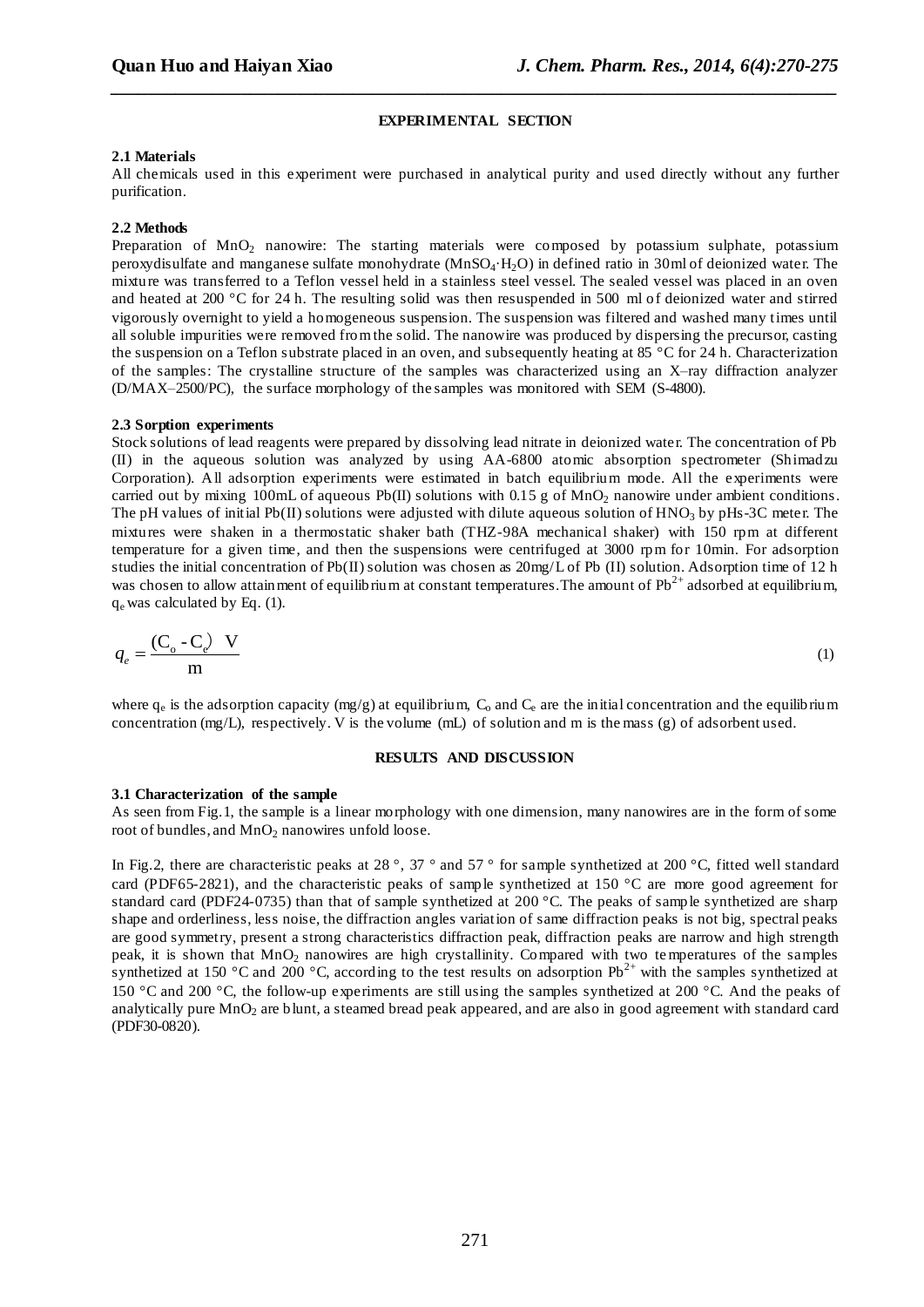

**Fig.1 SEM images of MnO<sup>2</sup> nanowire (a, b) and MnO<sup>2</sup> reagent (c, d)**



#### **3.2 Effect of synthetized temperature**

At room temperature, five different synthetized temperature samples (100 °C, 125 °C, 150 °C, 175 °C and 200 °C) were taken 0.15 g, respectively, lead ions concentration is 20 mg/L, adsorption time is 12 h, after centrifugal separation,  $Pb^{2+}$  concentration was measured with atomic absorption spectrophotometer, and the adsorption capacity and removal rate were calculated over  $MnO_2$  on adsorption Pb<sup>2+</sup>, explored the effect of reaction temperature on the preparation of MnO<sup>2</sup> nanowire for adsorption performance, the results were seen in Fig. 3. In Fig. 3, the adsorption performance of sample synthetized at 150  $\degree$ C is the worst, removal rate only 42.58%. However, the samples synthetized at 100  $\degree$ C and 200  $\degree$ C have well adsorption capacity, and the removal rate is up to 75%.

## **3.3 Effect of adsorbent dosage**

In order to study the effect of the adsorbent dosage for fluoride removal, the experiments were carried out with the initial Pb<sup>2+</sup> concentration 20 mg/L by varying the adsorbent dosage between 0.05g and 0.25 g at adsorption temperature of 25 °C, and the results are shown in Fig. 4. The dosage of the adsorbent MnO<sub>2</sub> nanowires had a great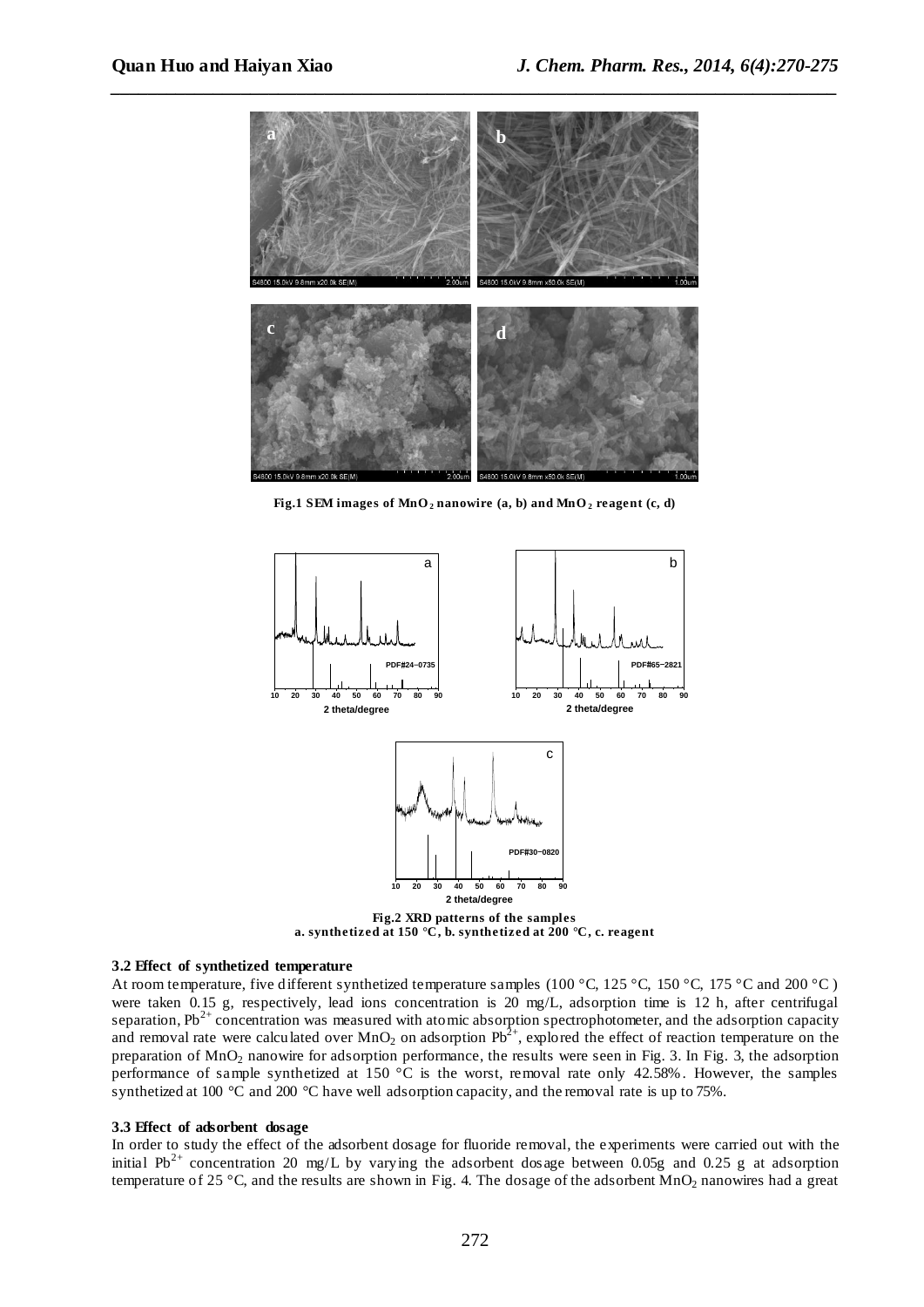influence on the effect of the adsorption of  $Pb^{2+}$ in Fig.4, it was shown that removal rate can reach 93.07% when MnO<sub>2</sub> dosage was added 0.15 g, therefore adsorbent dosage is 0.15 g in subsequent adsorption experiments.

*\_\_\_\_\_\_\_\_\_\_\_\_\_\_\_\_\_\_\_\_\_\_\_\_\_\_\_\_\_\_\_\_\_\_\_\_\_\_\_\_\_\_\_\_\_\_\_\_\_\_\_\_\_\_\_\_\_\_\_\_\_\_\_\_\_\_\_\_\_\_\_\_\_\_\_\_\_\_*



**Fig.3 Effect of temperature on adsorption capacity Fig.4 Effect of adsorbent dosage**

#### **3.4 Effect of solution pH**

The heavy metal ions adsorption was strictly pH dependent, and the pH of the aqueous solution is an important controlling parameter in the heavy metal ions adsorption process. To investigate the effect of pH, the initial pH of the solutions was varied from 2 to 10 with an increment of 0.5 pH unit. The effect of changing pH on  $Pb(II)$ sorption by MnO<sub>2</sub> nanowires is shown in Fig. 5. It is known that lead species present in the forms of Pb  $(II)$ , Pb  $(OH)$ <sup>+</sup>, Pb (OH)  $_2$ <sup>0</sup>, Pb (OH)  $_3$ <sup>-</sup> at different pH values [9]. The species of Pb in solution at different pH values is most important for the removal of Pb from aqueous solution to as-prepared  $MnO<sub>2</sub>$ . At pH<6, the predominant lead specie is Pb( $II$ ) and the removal of Pb( $II$ ) is mainly accomplished by sorption reaction. When pH value is low (<3), a high concentration of positively charged protons compete with  $Pb(II)$  for exchangeable cations on the surface of as-prepared MnO2. As pH value is higher, there would be a dissociation of weak acid, which could make the adsorbent surface negatively charged to attract the positively charged metal ions, an d hence the opportunity of heavy metal binding on adsorbents also increased, resulting in a rapid increase in the adsorption of heavy metal ions.



# **3.5 Effect of initial concentration of Pb2+**

In order to understand the effects of the initial concentration of  $Pb^{2+}$  on adsorption capacity, adsorption experiment was carried out for 10 group different concentrations of Pb<sup>2+</sup> solution, and kept the adsorption temperature at 65 °C, explored effect of the initial concentration of  $Pb^{2+}$  on adsorption capacity and removal rate.

As seen in Fig.6, in measuring range, with the increase of lead ion concentration, the adsorption capacity is increased and the removal rate is increases at first and then decreases. So adsorption medium concentration of lead ion is relatively appropriate with MnO<sub>2</sub> nanowires. For too low or high concentration of lead ion solution, the adsorption efficiency is low.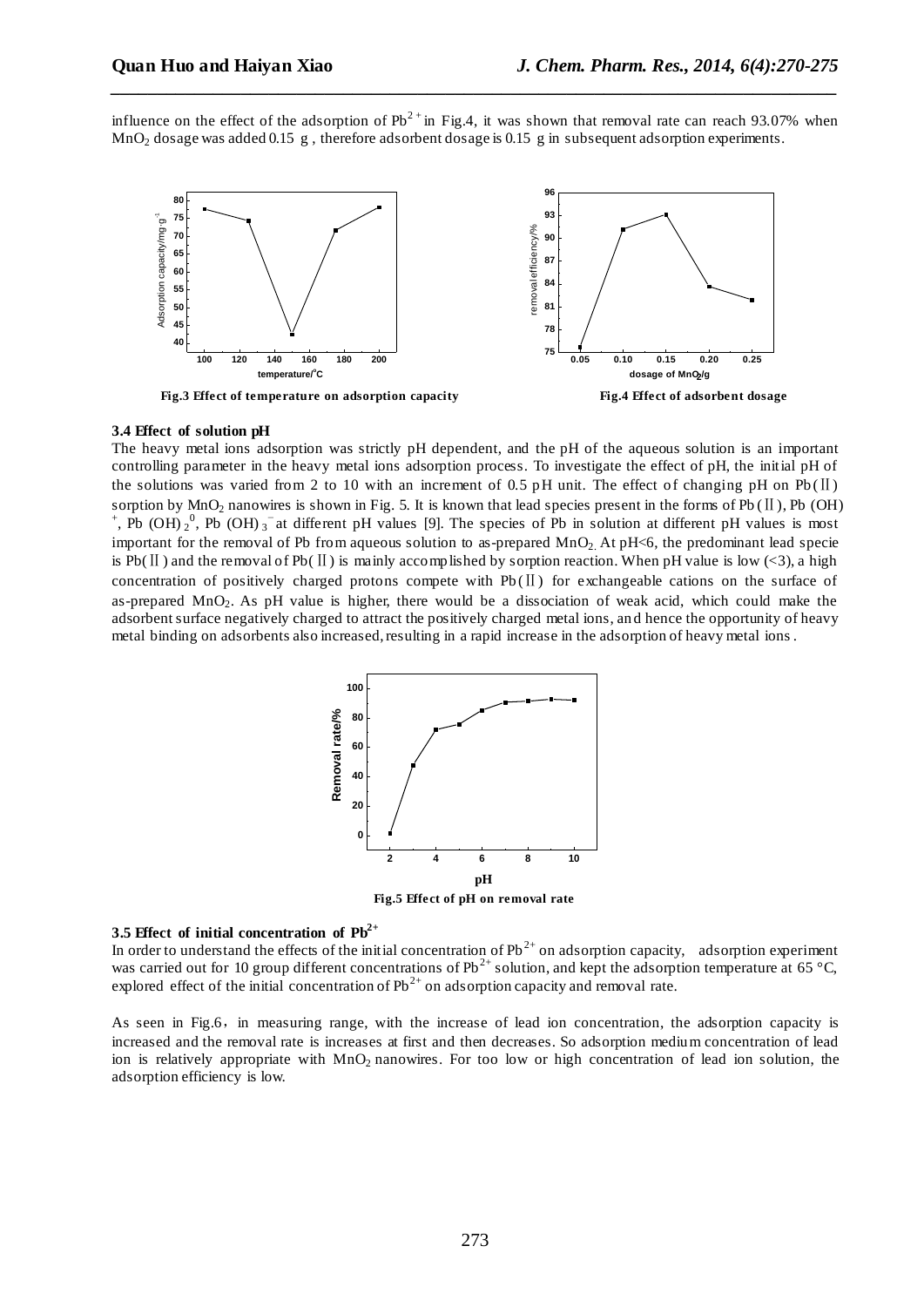

*\_\_\_\_\_\_\_\_\_\_\_\_\_\_\_\_\_\_\_\_\_\_\_\_\_\_\_\_\_\_\_\_\_\_\_\_\_\_\_\_\_\_\_\_\_\_\_\_\_\_\_\_\_\_\_\_\_\_\_\_\_\_\_\_\_\_\_\_\_\_\_\_\_\_\_\_\_\_*

**Fig.6 Effect of initial concentration of Pb2+**

## **3.6 Effect of adsorption temperature**

The adsorption of  $Pb^{2+}$  onto  $MnO_2$  nanowires as a function of temperature is shown in Fig. 7, with the increase of the concentration of Pb<sup>2+</sup> in aqueous solution, the total amount of Pb<sup>2+</sup> adsorbed by MnO<sub>2</sub> nanowires increased successively. In addition, the adsorption capacity increased with increasing temperature, which indicated that the adsorption process between  $MnO<sub>2</sub>$  nanowires and Pb<sup>2+</sup> is endothermic.



**Fig.7 Adsorption capacity at different temperature**





**Fig.8 Effect of time on adsorption capacity**

As shown in Fig.8, the adsorption capacity of lead ion in aqueous solution with  $MnO<sub>2</sub>$  nanowires increases with time, around 100 min, adsorption capacity is  $21.74$  mg/g, the removal rate of 91.87%, after adsorption160 min, adsorption quantity is 22.05 mg/g, and removal efficiency is 93.17%

#### **CONCLUSION**

(1)  $MnO<sub>2</sub>$  nanowire was prepared by the hydrothermal synthesis route with  $MnSO<sub>4</sub>$  as [manganese](app:ds:manganese) source. The best hydrothermal reaction temperature is 200 °C, the best ratio of potassium sulfate, potassium persulfate and